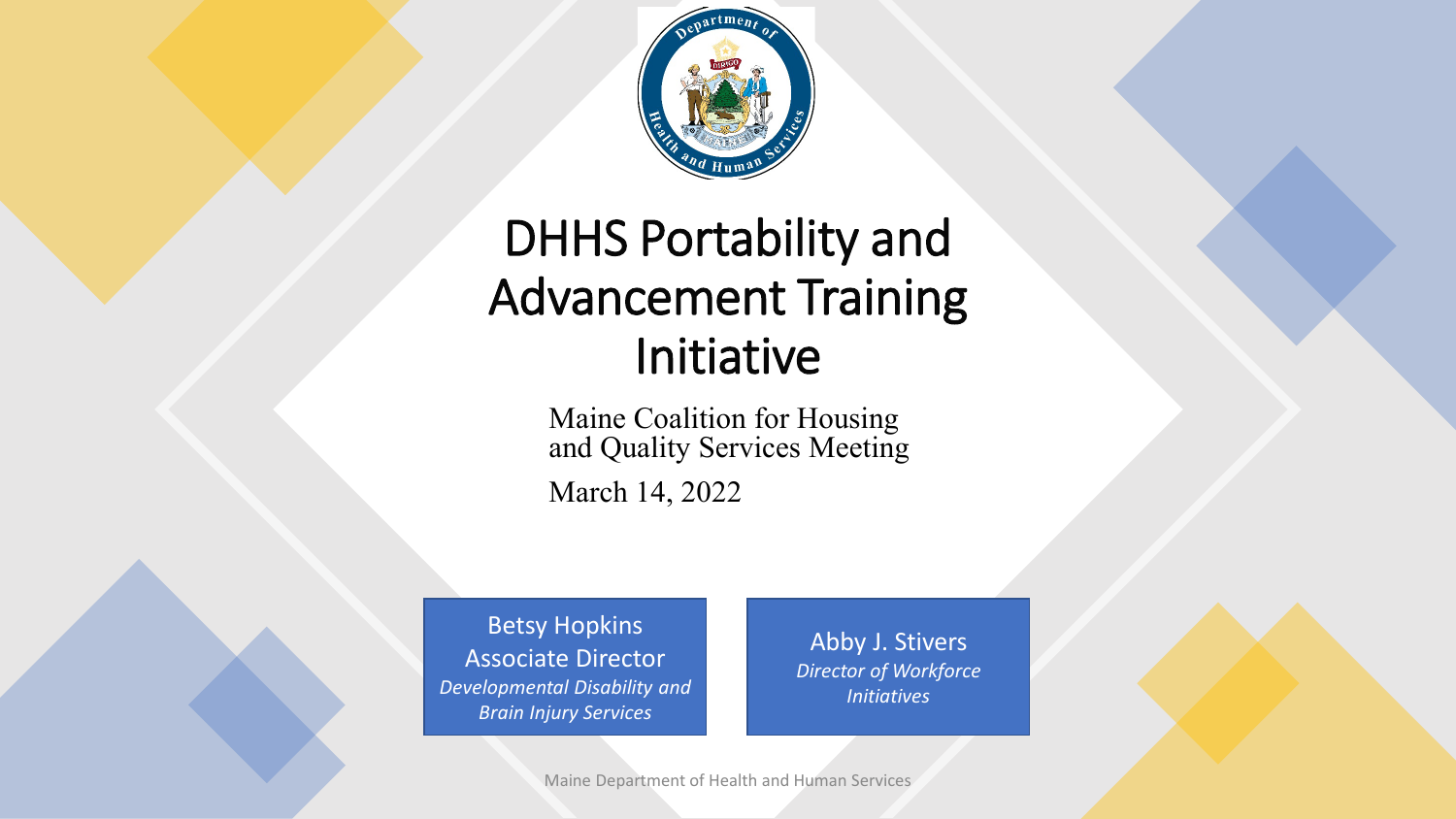## What Do We Mean By Portability?

It is the creation of a baseline credential that can be used across populations and programs Additional training or

specialization may be needed beyond the basics. That training build on the baseline credential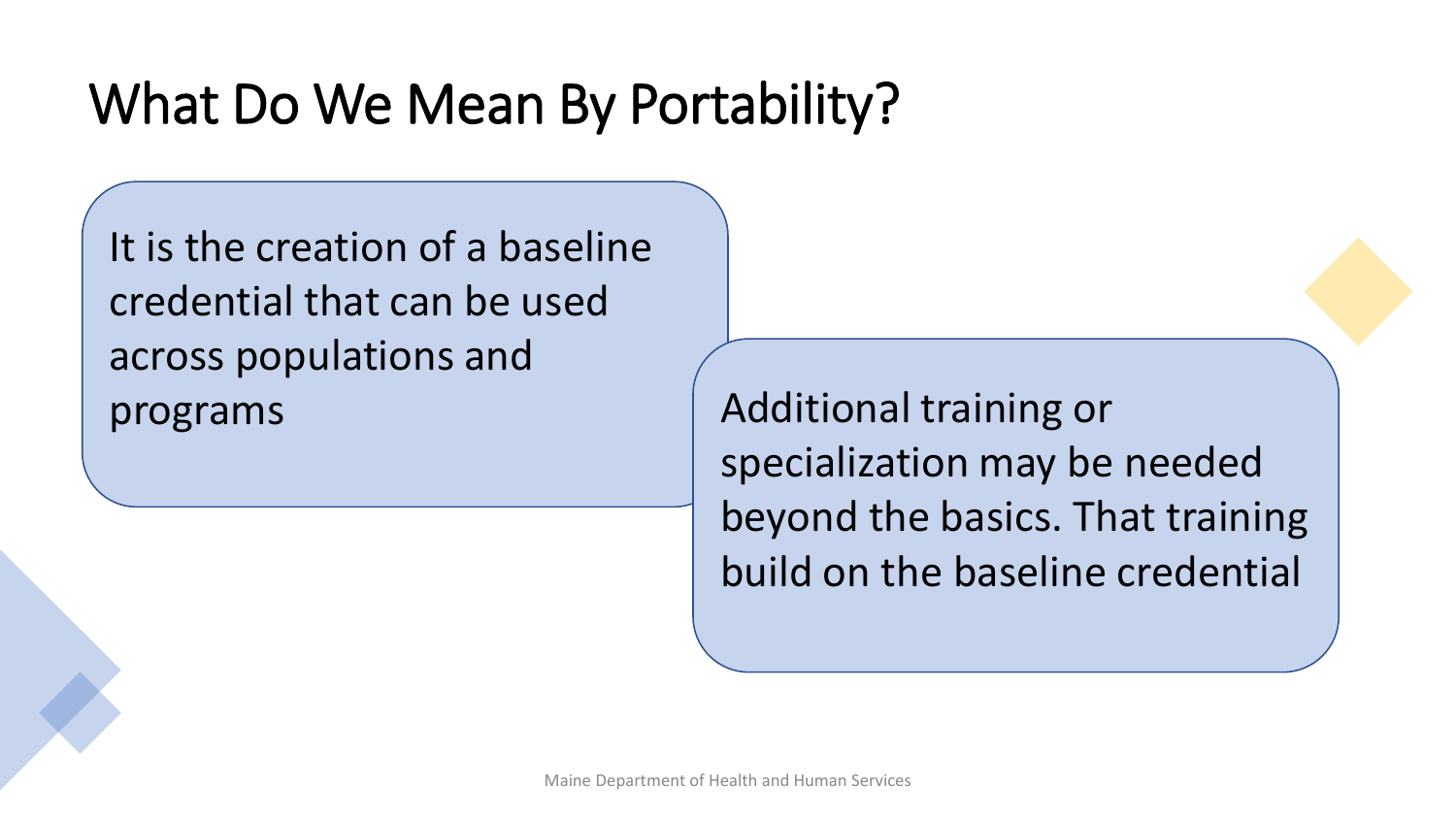

DHHS is looking at three credentials as a part of this portability and advancement training initiative:

> **Personal Support Specialist (PSS)**

**Direct Support Professional (DSP)**

**Mental Health Rehabilitation Technician-1 (MHRT-1)**  $Under$  Consideration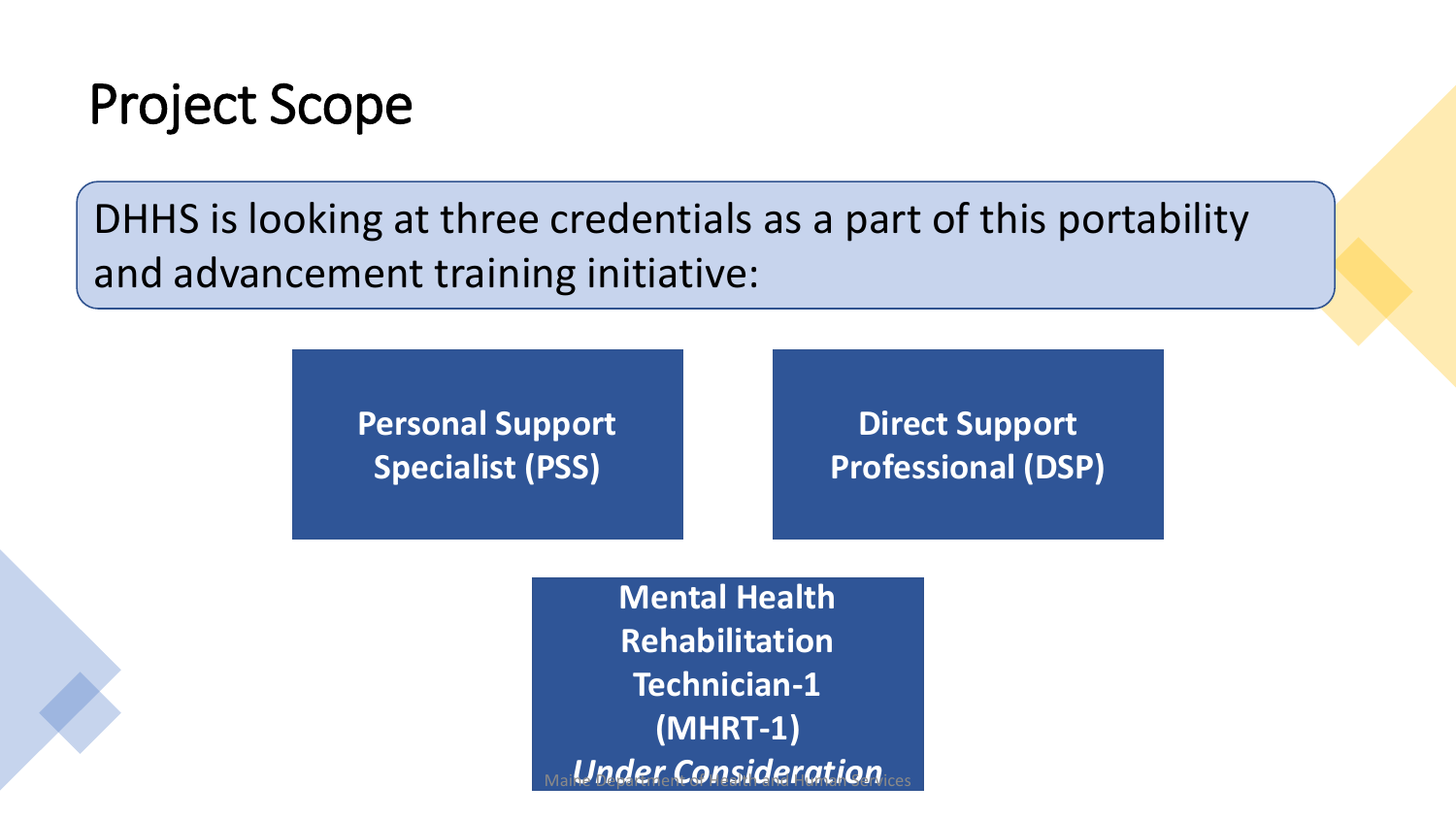# Personal Support Specialist (PSS)

- Typically provides hands-on assistance with daily living activities such as bathing, dressing, meal preparation and other self-care tasks
- Provides services to individuals in their homes, adult day centers, assisted living, residential care facilities, and other health care settings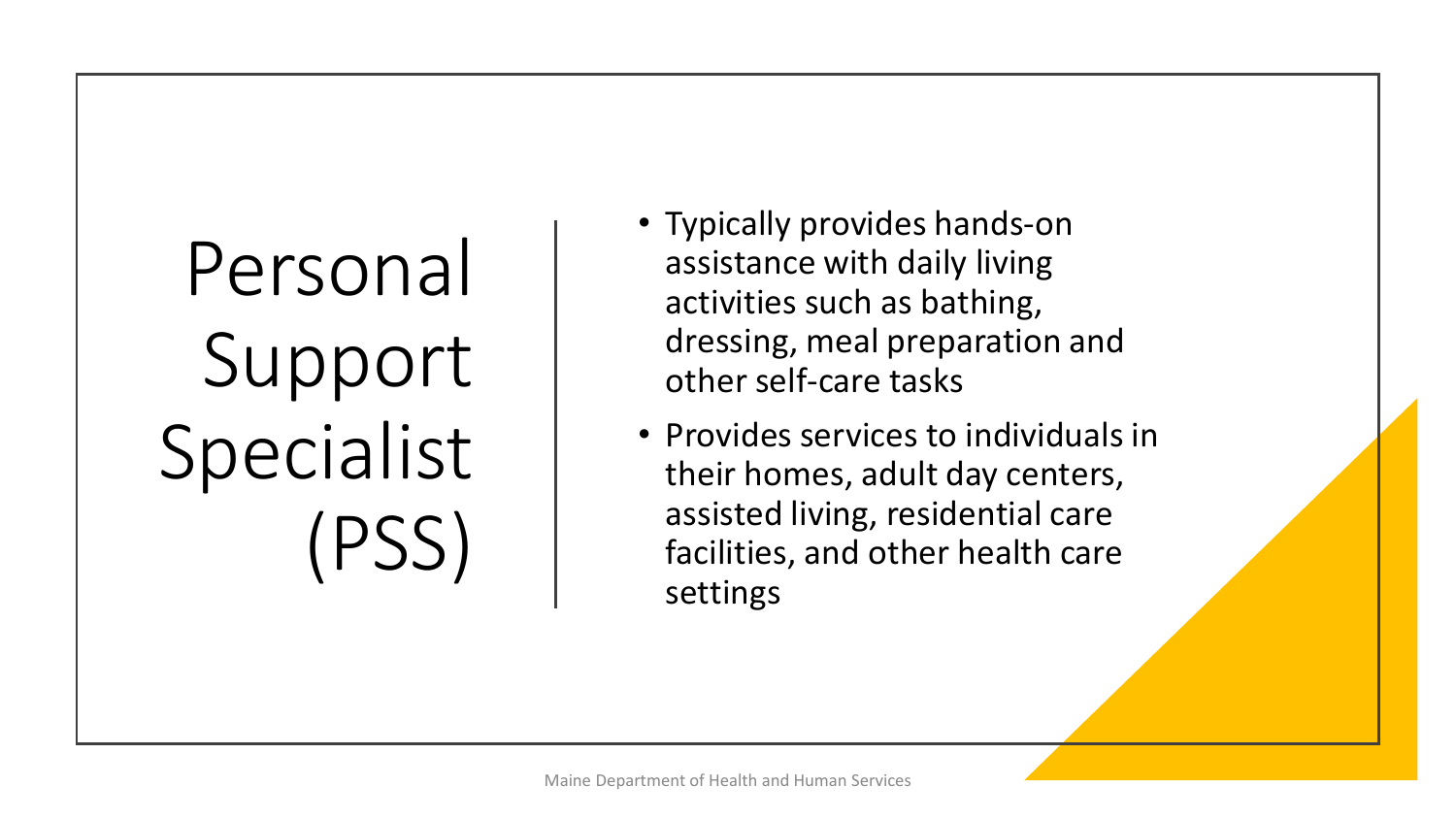## **Direct** Support Professional (DSP)

- Typically provides support to people with intellectual or developmental disabilities or autism by teaching skills and other supports to ensure that individuals are engaged and integrated in their communities
- Provides services in home, employment, community, and residential provider settings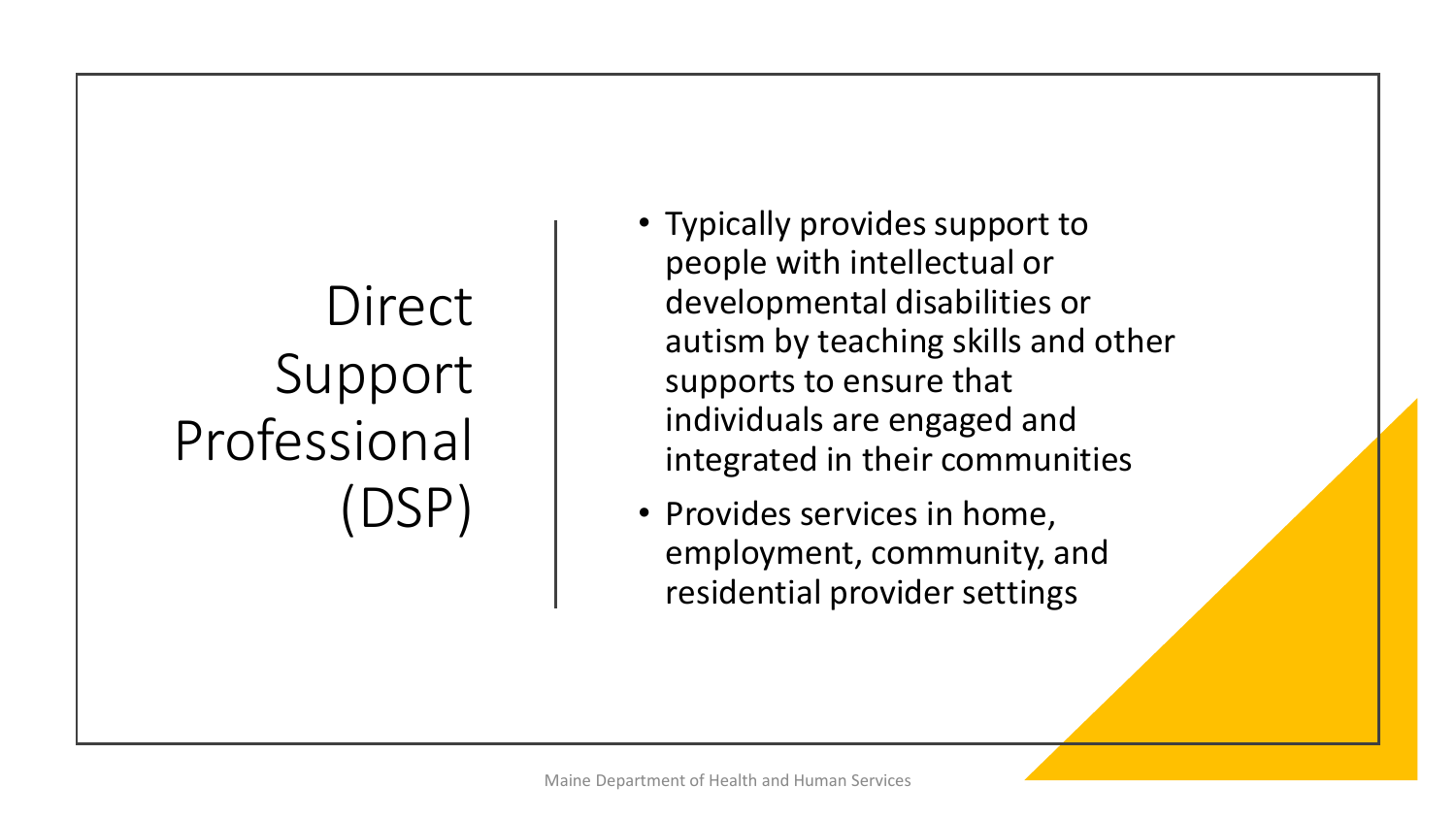## Mental Health Rehabilitation Technician-1 (MHRT-1)

- Typically works with adults with serious and persistent mental illness to maintain the highest level of independence as possible and to provide life skills and therapeutic support
- Provides services in home, residential provider settings, and/or in the community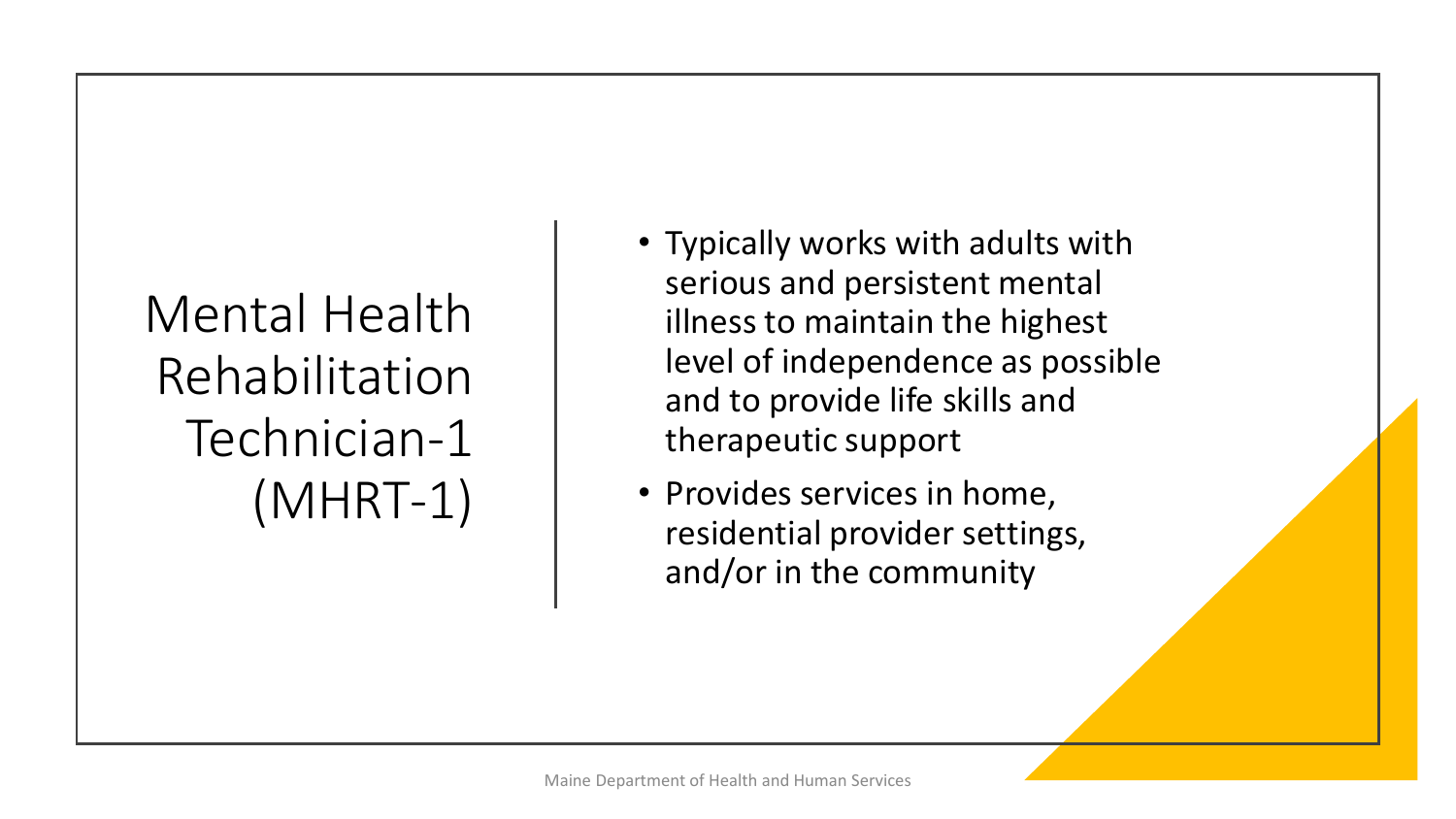The opportunity to create a streamlined skill-based system of training

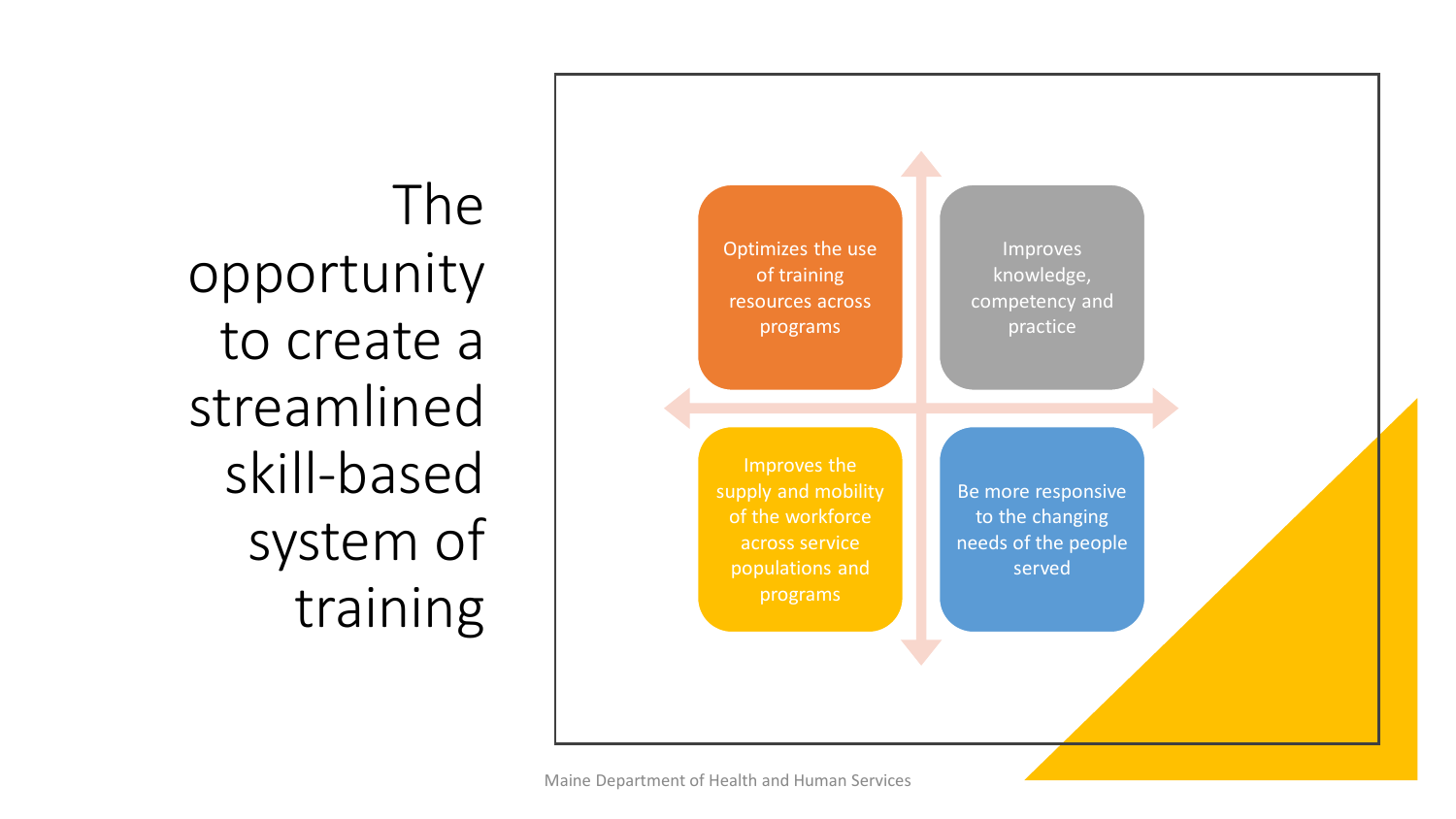# Portability Training Objectives

#### Phase 1

- Identify knowledge and skills for job titles
- Create base curriculum for common elements that cross job titles

#### Phase 2

- Create specialty components to address needs of specific populations
- Develop advanced training modules to meet needs of people with complex or co-occurring needs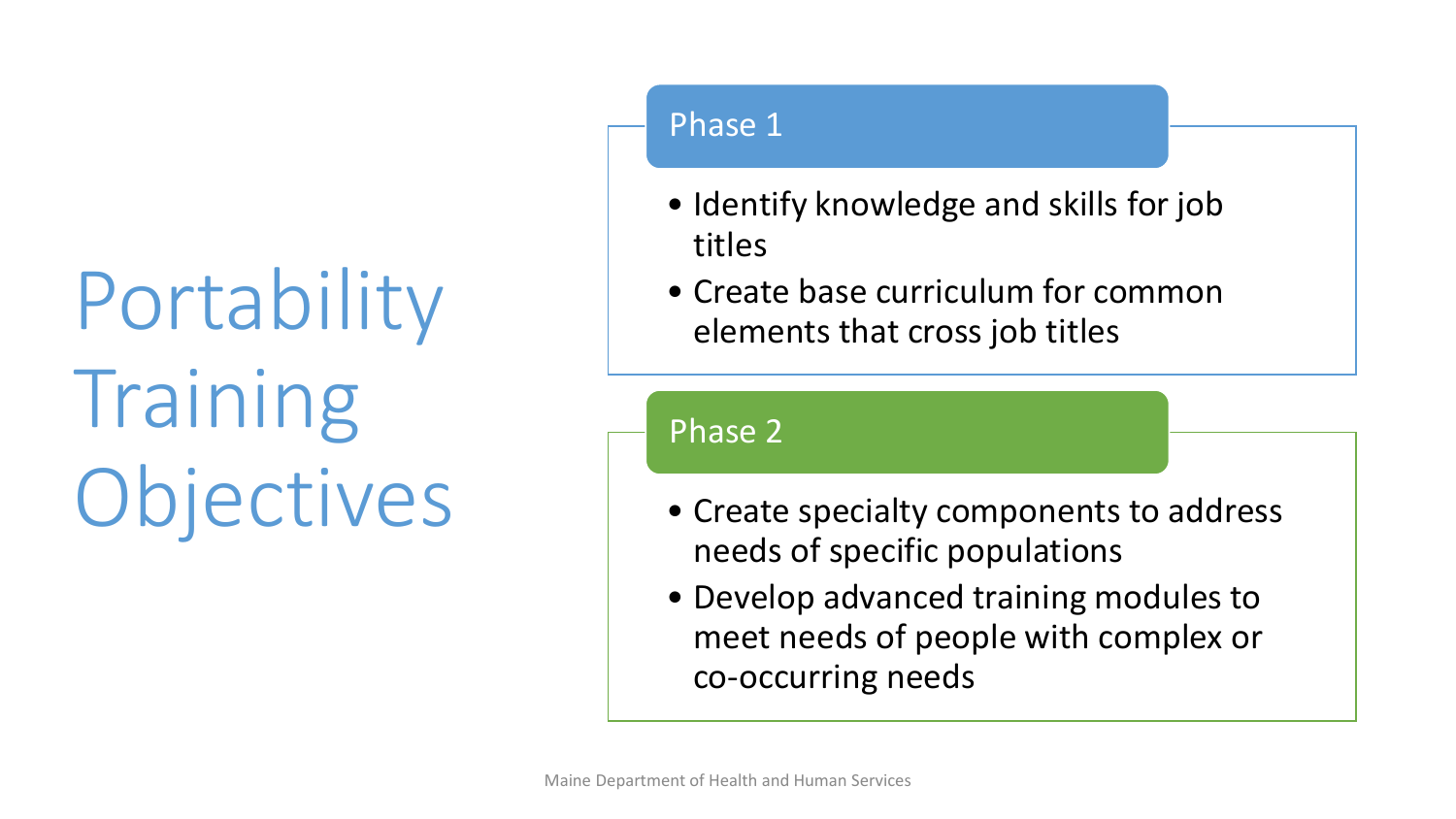## Goals for **Today**

We want to hear from you about:

- **What knowledge and skills are needed for new or entry level workers?**
- **What types of additional training would be helpful?**